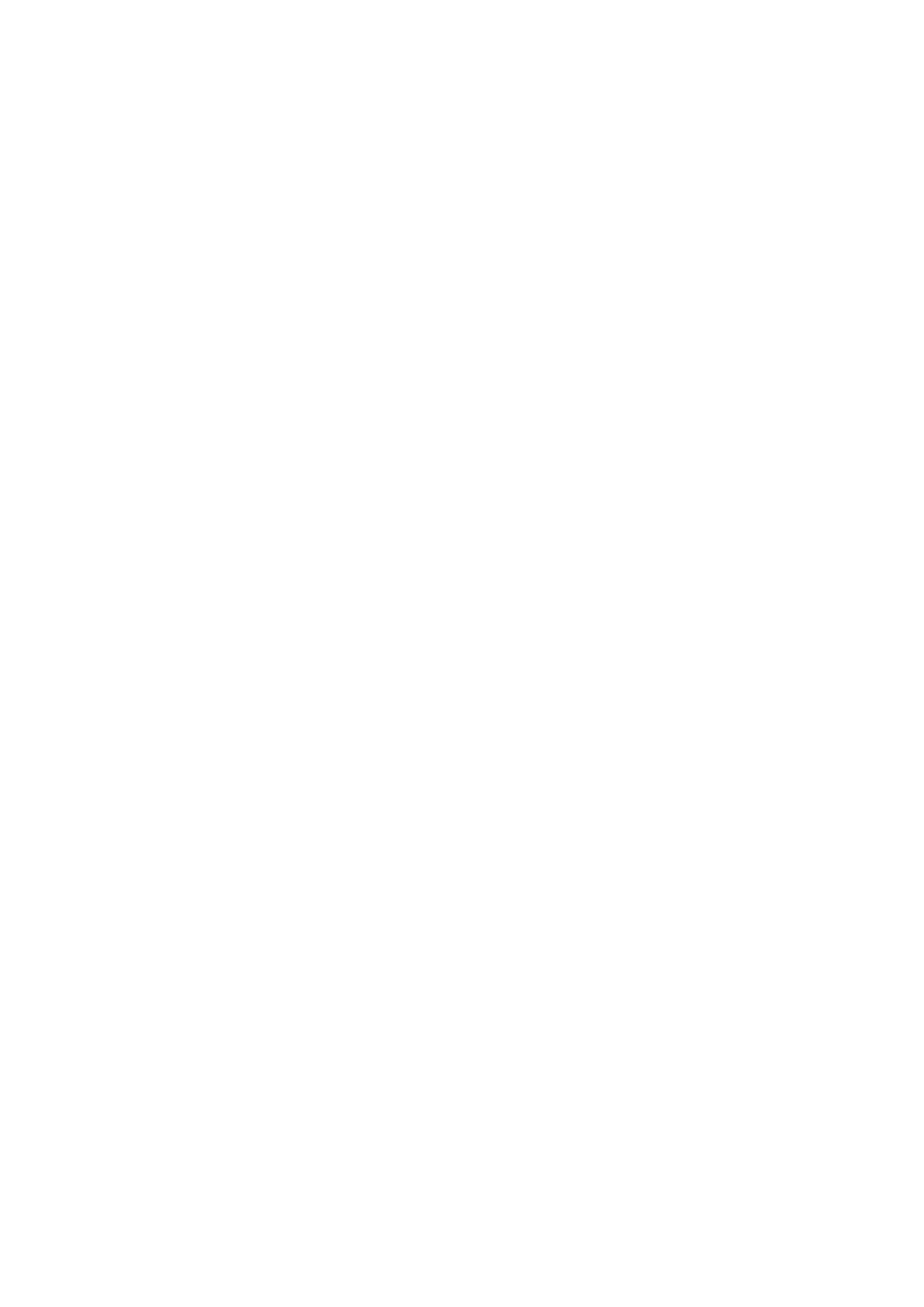#### **Contents**

- **1. Context**
- **2. Key Contacts**
- **3. Vulnerable Children**
- **4. Attendance Monitoring**
- **5. How will this Look in Our School?**
- **6. Designated Safeguarding Lead**
- **7. Reporting a Concern**
- **8. Safeguarding Training and Induction**
- **9. Safer Recruitment/Volunteers and Movement of Staff**
- **10. Online Safety in Schools and Colleges**
- **11. Children and Online Safety Away from School and College**
- **12. Supporting Children not in School**
- **13. Supporting Children in School**
- **14. Peer on Peer Abuse**
- **15. Children attending Provision in other Schools**
- **16. Children from other Schools attending Our Lady and St Patrick's**
- **17. Support from Plymouth CAST**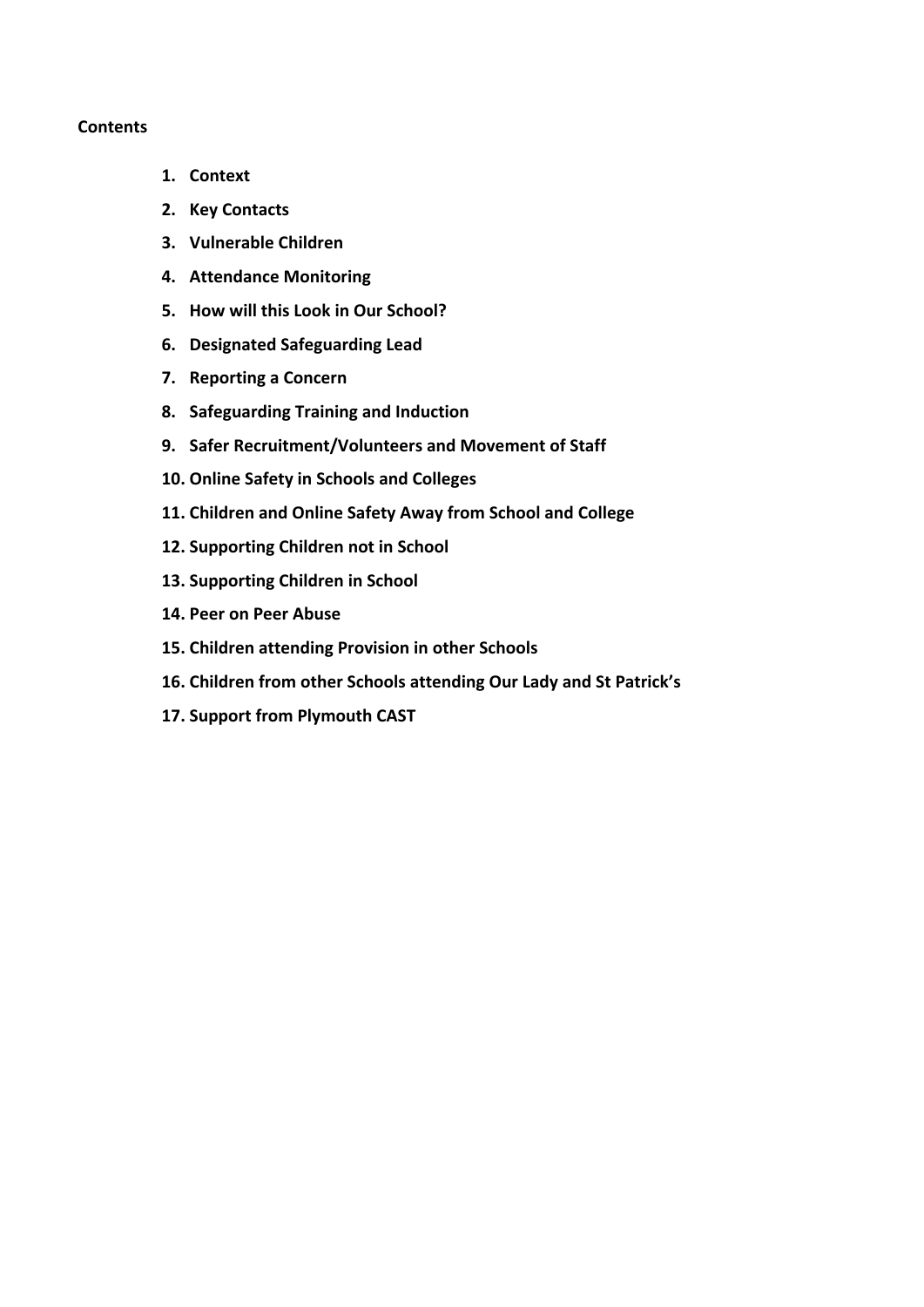# **1. Context**

From 20th March 2020 parents were asked to keep their children at home, wherever possible, and for schools to remain open only for those children of workers critical to the COVID-19 response - who absolutely need to attend.

Schools and all childcare providers were asked to provide care for a limited number of children - children who are vulnerable, and children whose parents are critical to the COVID-19 response and cannot be safely cared for at home.

This addendum of the Our Lady and St Patrick's Safeguarding, and Child Protection policy contains details of our individual safeguarding arrangements in the following areas:

# **2. Key Contacts**

| <b>Role</b>            | <b>Name</b>        | <b>Contact Number</b> | Email                                 |
|------------------------|--------------------|-----------------------|---------------------------------------|
| <b>Designated</b>      | Angela             |                       | afolland@olsp.uk                      |
| <b>Safeguarding</b>    | Folland            |                       |                                       |
| Lead                   |                    |                       |                                       |
| <b>Deputy</b>          | <b>Ruth Gordon</b> |                       | rgordon@olsp.uk                       |
| <b>Designated</b>      |                    |                       |                                       |
| <b>Safeguarding</b>    | Rachel             |                       |                                       |
| Lead                   | O'Sullivan         |                       | rosullivan@olsp.uk                    |
| <b>Headteacher</b>     | Angela             |                       | afolland@olsp.uk                      |
|                        | Folland            |                       |                                       |
| Trust                  | Kevin Butlin       |                       | Kevin.butlin@plymouthcast.org.uk      |
| <b>Safeguarding</b>    |                    |                       |                                       |
| Lead                   |                    |                       |                                       |
| <b>Chair of LGB</b>    | Larry Coulter      |                       | lcoulter@olsp.uk                      |
| <b>Safeguarding</b>    | Jacqueline         |                       | jmevaughan28@gmail.com                |
| <b>Director</b>        | Vaughan            |                       |                                       |
| <b>Local Authority</b> | Devon LADO         | 01392 384964          | childsc.localauthoritydesignatedoffic |
| <b>Designated</b>      |                    |                       | ersecure-mailbox@devon.gov.uk         |
| <b>Officer</b>         |                    |                       |                                       |

Any additional school-specific contacts.

# **3. Vulnerable children**

Vulnerable children include those who have a social worker and those children and young people up to the age of 25 with education, health and care (EHC) plans.

Those who have a social worker include children who have a Child Protection Plan and those who are looked after by the Local Authority. A child may also be deemed to be vulnerable if he/she has been assessed as being in need or otherwise meet the definition in section 17 of the Children Act 1989.

Those children with an EHC plan will be risk-assessed in consultation with the Local Authority and parents, to decide whether they need to continue to be offered a school place in order to meet their needs, or whether they can safely have their needs met at home. This could include, if necessary, carers, therapists or clinicians visiting the home to provide any essential services, subject to government COVID-19 guidance and legislation. Many children and young people with EHC plans can safely remain at home.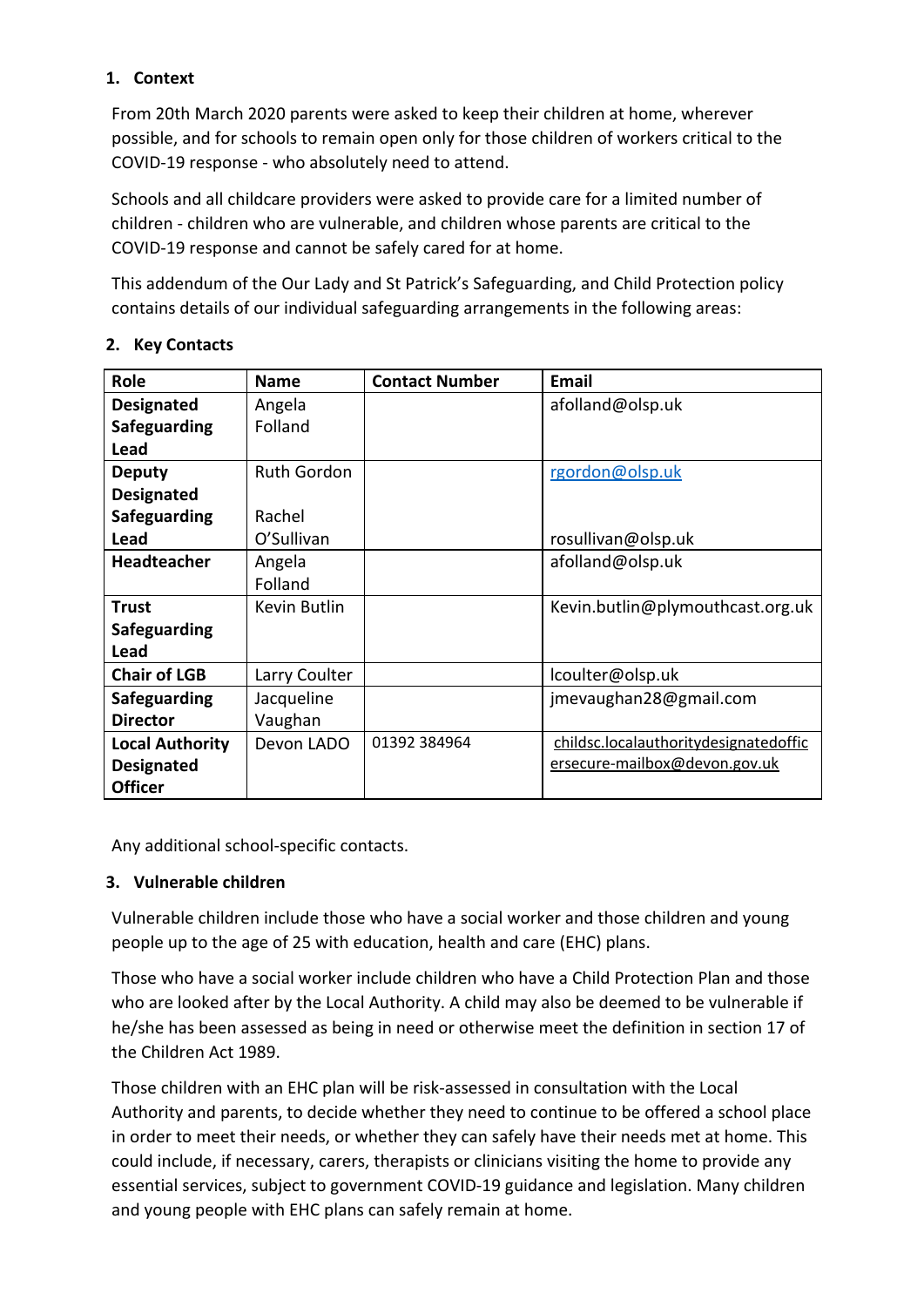Eligibility for free school meals in and of itself should not be the determining factor in assessing vulnerability.

Senior leaders, especially the Designated Safeguarding Lead (and deputy) know who our most vulnerable children are. They have the flexibility to offer a place to those on the edge of receiving children's social care support. Where an identified vulnerable child is not offered, or does not take up an offered place, the school will carry out an individual risk assessment to establish control measures that will be put in place to support the safety and welfare of the child ie daily/twice weekly telephone contact with parents/carers etc

Our Lady and St Patrick's will continue to work with and support children's social workers to help protect vulnerable children. This includes working with and supporting children's social workers and the local authority virtual school head (VSH) for looked-after and previously looked-after children. The lead person for this will be: Ruth Gordon

There is an expectation that vulnerable children who have a social worker will attend an education setting, so long as they do not have underlying health conditions that put them at risk. In circumstances where a parent does not want to bring their child to an education setting, and their child is considered vulnerable, the social worker and Our Lady and St Patrick's will explore the reasons for this directly with the parent.

Where parents are concerned about the risk of the child contracting COVID19, Our Lady and St Patrick's or the social worker will talk through these anxieties with the parent/carer following the advice set out by Public Health England.

Our Lady and St Patrick's will encourage our vulnerable children and young people to attend a school, including remotely if needed.

Where the Social Worker/parent/carer agree that a vulnerable child should be cared for at home, Our Lady and St Patrick's will record the reasons for the decision, the control measures that have been agreed, and ask for the Social Worker to confirm this in writing/by email.

#### **4. Attendance Monitoring**

During this exceptional partial-school closure period, schools do not need to complete their usual day-today attendance processes to follow up on non-attendance.

Our Lady and St Patrick's will complete and return all attendance reporting information required by the DfE, Plymouth CAST, and the Local Authority.

Our Lady and St Patrick's and social workers will agree with parents/carers whether children in need should be attending school – Our Lady and St Patrick's will then follow up on any pupil that they were expecting to attend, who does not Our Lady and St Patrick's will also follow up with any parent or carer who has arranged care for their child(ren) and the child(ren) subsequently do not attend.

Our Lady and St Patrick's will immediately follow up the absence from school of any child who was due to attend the provision and did not arrive at school.

# **5. How will this Look in Our School?**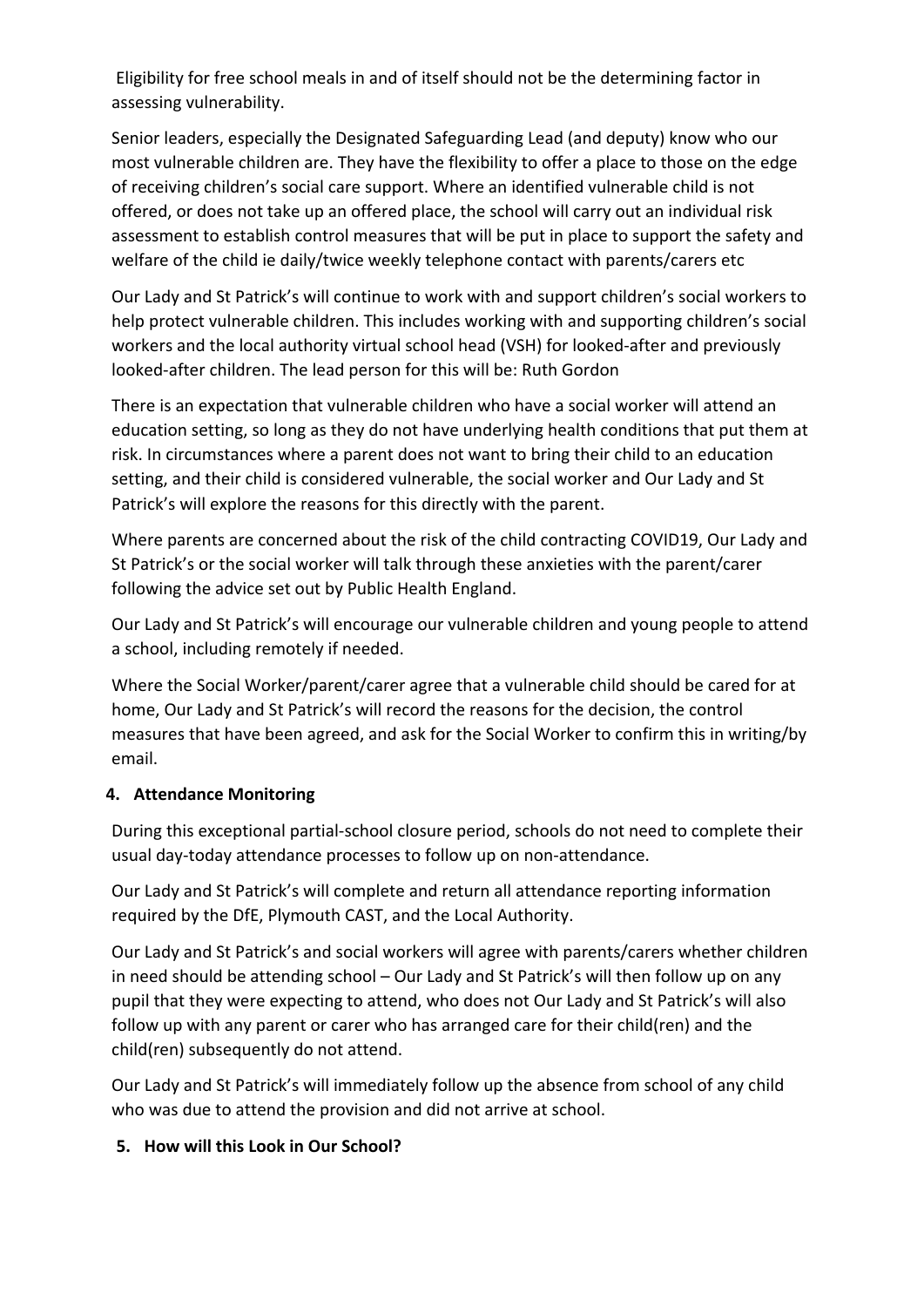To support the above, Our Lady and St Patrick's will, when communicating with parents/carers and carers, confirm emergency contact numbers are correct and ask for any additional emergency contact numbers where they are available.

In all circumstances where a vulnerable child does not take up their place at school, or discontinues, Our Lady and St Patrick's will notify their social worker. Where the Social Worker/parent/carer agree that a vulnerable child should be cared for at home, Our Lady and St Patrick's will record the reasons for the decision, the control measures that have been agreed, and ask for the Social Worker to confirm this in writing/by email.

#### **6. Designated Safeguarding Lead**

Our Lady and St Patrick's has a Designated Safeguarding Lead (DSL) and a Deputy DSL.

The Designated Safeguarding Lead is: Angela Folland

The Deputy Designated Safeguarding Lead is: Ruth Gordon and Rachel O'Sullivan

The optimal scenario is to have a trained DSL (or deputy) available on site. Where this is not the case a trained DSL (or deputy) will be available to be contacted via phone or online video - for example when working from home.

Where a trained DSL (or deputy) is not on site, in addition to the above, a senior leader will assume responsibility for co-ordinating safeguarding on site. Where a DSL (or deputy) is not available in person or remotely, the Headteacher/senior leader will contact the Trust Designated Safeguarding Lead who will arrange for DSL cover from another Plymouth CAST school.

This might include updating and managing access to child protection online management system, CPOMS and liaising with the offsite DSL (or deputy) and as required liaising with children's social workers where they require access to children in need and/or to carry out statutory assessments at the school or college.

It is important that all Our Lady and St Patrick's staff and volunteers have access to a trained DSL (or deputy). Staff who are on-site each day will be made aware of who that person is and how to speak to him/her.

All staff who are working from home and engaged with home-learning with pupils/students will be made aware of who the DSL is and of how to speak with him/her.

The DSL will continue to engage with social workers, and engage remotely with all multi-agency meetings as required.

#### **7. Reporting a Concern**

Where staff have a concern about a child, they should continue to follow the process outlined in the school Safeguarding Policy, this includes making a report via CPOMS, which can be done remotely.

In the event that a member of staff cannot access CPOMS from home, he/she should email the Designated Safeguarding Lead, Headteacher and the Trust Safeguarding Manager. This will ensure that the concern is received. The concern should be recorded on CPOMS as soon as possible.

Staff are reminded of the need to report any concern immediately and without delay.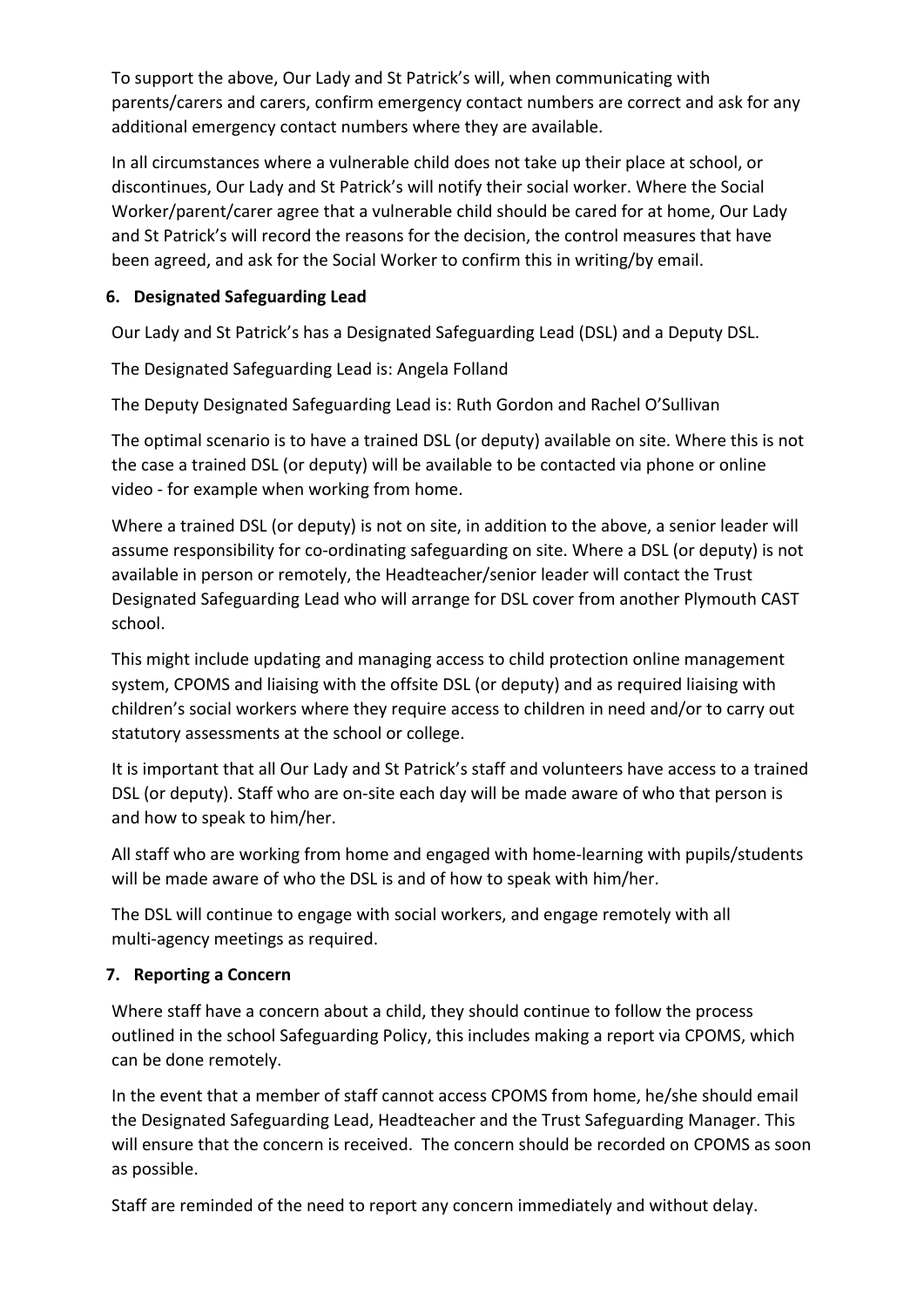Where staff are concerned about an adult working with children in the school, they should report the concern immediately to the DSL and headteacher.

Concerns around the Headteacher should be directed to the Chair of Governors: Larry Coulter, and Trust DSL, Kevin Butlin.

All staff working from home and engaging in home-learning with children/students should be reminded of their responsibilities under the school's Safeguarding and Child Protection Policy to report any safeguarding concerns about a child through the normal school processes, Where staff who are working from home have a safeguarding concern about a child, but do not have remote access to CPOMS, they should immediately contact the DSL/Deputy DSL by email and telephone to report their concerns

The Multi-Academy Trust will continue to offer support in the process of managing allegations.

#### **8. Safeguarding Training and Induction**

DSL training is very unlikely to take place whilst there remains a threat of the COVID 19 virus.

For the period COVID-19 measures are in place, a DSL (or deputy) who has been trained will continue to be classed as a trained DSL (or deputy) even if they miss their refresher training.

All existing school staff have had safeguarding training and have read part 1 of Keeping Children Safe in Education (2019). The DSL will communicate with staff any new local arrangements, so they know what to do if they are worried about a child.

Where new staff are recruited, or new volunteers enter Our Lady and St Patrick's, they will continue to be provided with a safeguarding induction.

If staff are deployed from another education or children's workforce setting to our school, we will take into account the DfE supplementary guidance on safeguarding children during the COVID-19 pandemic and will accept portability as long as the current headteacher confirms in writing/by email that:-

- the individual has been subject to an enhanced DBS and children's barred list check
- there are no known concerns about the individual's suitability to work with children
- there is no ongoing disciplinary investigation relating to that individual
- the individual has undertaken all required Safeguarding training, including reading and understanding Keeping Children Safe in Education Part One

Where this information is unavailable the Trust HR Manager Adelle Pope [adelle.pope@plymouthcast.org.uk](mailto:adelle.pope@plymouthcast.org.uk) DDI: 01752 977680 Mobile: 07590881434 and Trust DSL, Kevin Butlin must be contacted for support.

An employee from another educational establishments must carry his/her staff identification badge from their current employer.

An appropriate person from the receiving school will check the person's identification on arrival.

Upon arrival, staff from other schools will be given a copy of Our Lady and St Patrick's child protection policy, confirmation of local processes and confirmation of DSL arrangements.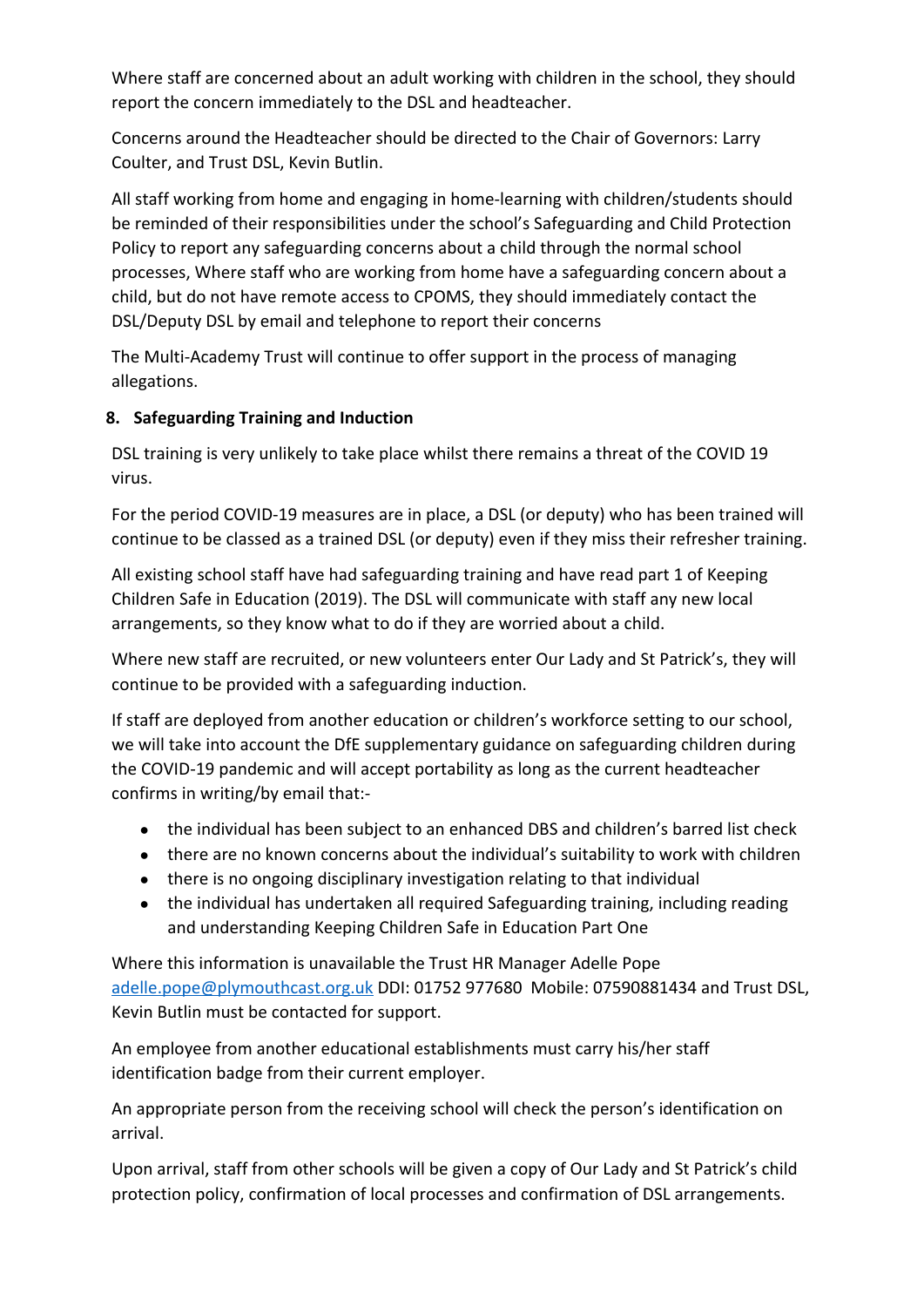#### **9. Safer Recruitment/volunteers and Movement of Staff**

 It remains essential that people who are unsuitable are not allowed to enter the children's workforce or gain access to children. When recruiting new staff, Our Lady and St Patrick's will continue to follow the relevant safer recruitment processes for the setting, including, as appropriate, relevant sections in part 3 of Keeping Children Safe in Education (2019) (KCSIE).

In response to COVID-19, the Disclosure and Barring Service (DBS) has made changes to its guidance on standard and enhanced DBS ID checking to minimise the need for face-to-face contact.

Where Our Lady and St Patrick's is utilising volunteers, we will continue to follow the checking and risk assessment process as set out in paragraphs 167 to 172 of KCSIE. Under no circumstances will a volunteer who has not been checked be left unsupervised or allowed to work in regulated activity.

Our Lady and St Patrick's will continue to follow the legal duty to refer to the DBS anyone who has harmed or poses a risk of harm to a child or vulnerable adult. Full details can be found at paragraph 163 of KCSIE.

Our Lady and St Patrick's will continue to consider and make referrals to the Teaching Regulation Agency (TRA) as per paragraph 166 of KCSIE and the TRA's 'Teacher misconduct advice for making a referral.

During the COVID-19 period all referrals should be made by emailing misconduct.teacher@education.gov.uk

Whilst acknowledging the challenge of the current national emergency, it is essential from a safeguarding perspective that any school is aware, on any given day, which staff/volunteers will be in the school or college, and that appropriate checks have been carried out, especially for anyone engaging in regulated activity. As such, Our Lady and St Patrick's will continue to keep the single central record (SCR) up to date as outlined in paragraphs 148 to 156 in KCSIE.

A daily log of staff attending Our Lady and St Patrick's will be kept

#### **10. Online Safety in Schools and Colleges**

Our Lady and St Patrick's will continue to provide a safe environment, including online. This includes the use of an online filtering system.

Where students are using computers in school, appropriate supervision will be in place.

Pupils must not be permitted to use mobile phones or personal tablets etc within school due to the risk of inappropriate content and use.

The school's E-Safety Policy and Code of Conduct must be followed by all staff, volunteers and children.

# **11. Children and Online Safety Away from School and College**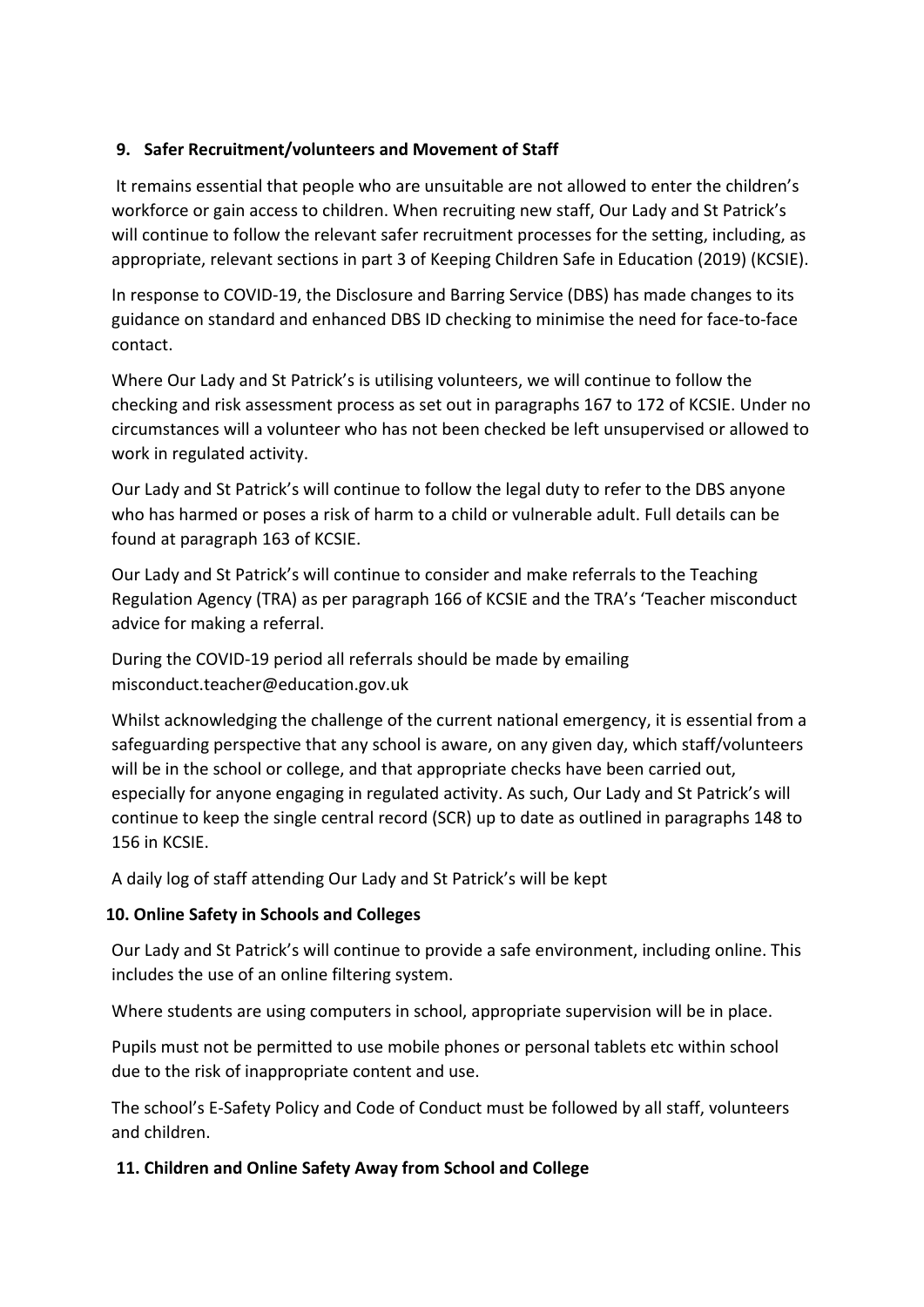It is important that all staff who interact with children, including online, continue to look out for signs that a child may be at risk.

Where staff have a concern about a child, they should continue to follow the process outlined in the school Safeguarding Policy, this includes making a report via CPOMS, which can be done remotely.

In the event that a member of staff cannot access CPOMS from home, he/she should email the Designated Safeguarding Lead, Headteacher and the Trust Safeguarding Manager. This will ensure that the concern is received.

Staff are reminded of the need to report any concern immediately and without delay.

Online teaching should follow the same principles as set out in the school's code of conduct**.**

Our Lady and St Patrick's will ensure that any use of online learning tools and systems is in line with privacy and data protection/GDPR requirements.

Below are some things to consider when delivering virtual lessons, especially where webcams are involved:

- No 1:1s, groups only
- Staff and children must wear suitable clothing, as should anyone else in the household.
- Any computers used should be in appropriate areas, for example, not in bedrooms; and the background should be blurred.
- Where possible, the live class should be recorded so that if any issues were to arise, the video can be reviewed.
- Live classes should be kept to a reasonable length of time, or the streaming may prevent the family 'getting on' with their day.
- Language must be professional and appropriate, including that of any family members in the background.
- Staff must only use platforms provided or authorised by Our Lady and St Patrick's to communicate with pupils
- Staff should record, the length, time, date and attendance of any sessions held
- Staff should only use school-based email addresses for communicating with children and parents/carers
- School-based pupil/student email addresses should only be used for communicating with pupils/students
- Staff must be 100% confident of the suitability of any online resources that they recommend to or use with children/students.

# **12. Supporting Children not in School**

Our Lady and St Patrick's is committed to ensuring the safety and wellbeing of all its children and young people.

Where the DSL has identified a child to be on the edge of social care support, or who would normally receive pastoral-type support in school, he/she should ensure that a robust communication plan is in place for that child or young person.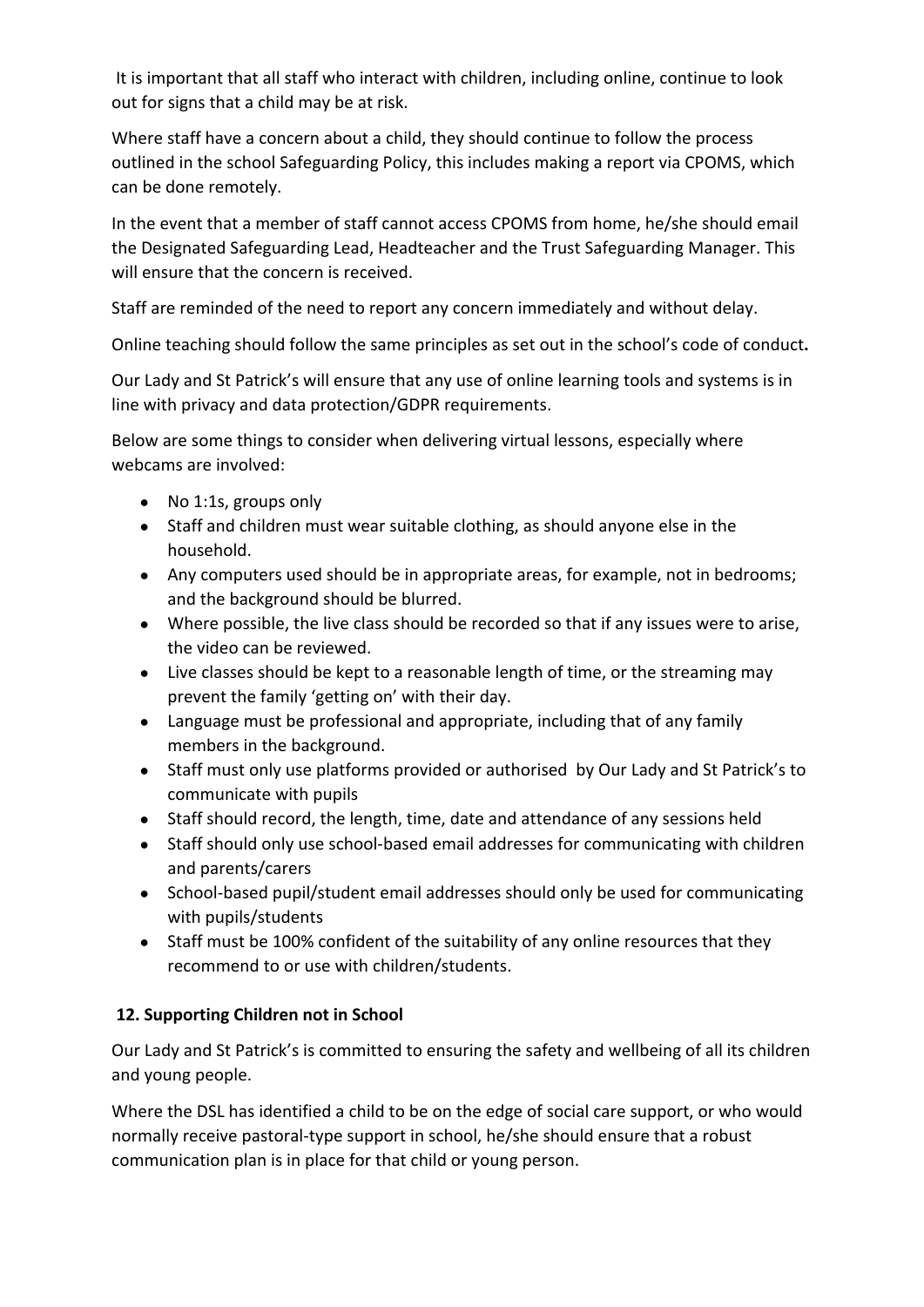Details of this plan must be recorded on CPOMS, as should a record of any contact they have made.

The communication plans can include; remote contact, email and phone contact. Other individualised contact methods should be considered and recorded. Contact would normally be expected to be made at least twice per week. **It will not be appropriate for school staff to carry out home visits during the coronavirus lockdown.**

Where agreed contact procedures fail to secure contact, the DSL must contact Social Services in the normal way to raise the concern – this should be recorded on CPOMS.

Where Social Services cannot be contacted, the police should be notified of the schools concerns – this should be recorded on CPOMS.

Our Lady and St Patrick's and its DSL will work closely with all stakeholders to maximise the effectiveness of any communication plan.

This plan must be reviewed regularly (at least once a fortnight) and where concerns arise, the DSL will consider any referrals as appropriate.

The school will share safeguarding messages on its website and social media pages.

Our Lady and St Patrick's recognises that school is a protective factor for children and young people, and the current circumstances, can affect the mental health of pupils and their parents/carers. Teachers at Our Lady and St Patrick's need to be aware of this in setting expectations of pupils' home-learning.

Our Lady and St Patrick's will ensure that where we care for children of critical workers and vulnerable children on site, we ensure appropriate support is in place for them. This will be bespoke to each child and recorded on CPOMS.

#### **13. Supporting Children in School**

Our Lady and St Patrick's is committed to ensuring the safety and wellbeing of all of its children /students.

Our Lady and St Patrick's will continue to be a safe space for all children to attend and flourish. The Headteacher will ensure that appropriate staff are on site and staff to pupil ratio numbers are appropriate, to maximise safety.

Our Lady and St Patrick's will refer to the Government guidance for Education and Childcare Settings on how to implement social distancing and continue to follow the advice from Public Health England on handwashing and other measures to limit the risk of spread of COVID19.

Our Lady and St Patrick's will ensure that where we care for children of critical workers and vulnerable children on site, we ensure appropriate support is in place for them. This will be bespoke to each child and recorded on CPOMS as necessary.

Where Our Lady and St Patrick's has concerns about the impact of staff absence – such as our Designated Safeguarding Lead or first aiders – will discuss them immediately with the school's Education Standards Manager Neil Maslen, [neil.maslen@plymouthcast.org.uk](mailto:neil.maslen@plymouthcast.org.uk) or the Trust's Director of Education, Kevin Butlin.

#### **14. Peer on Peer Abuse**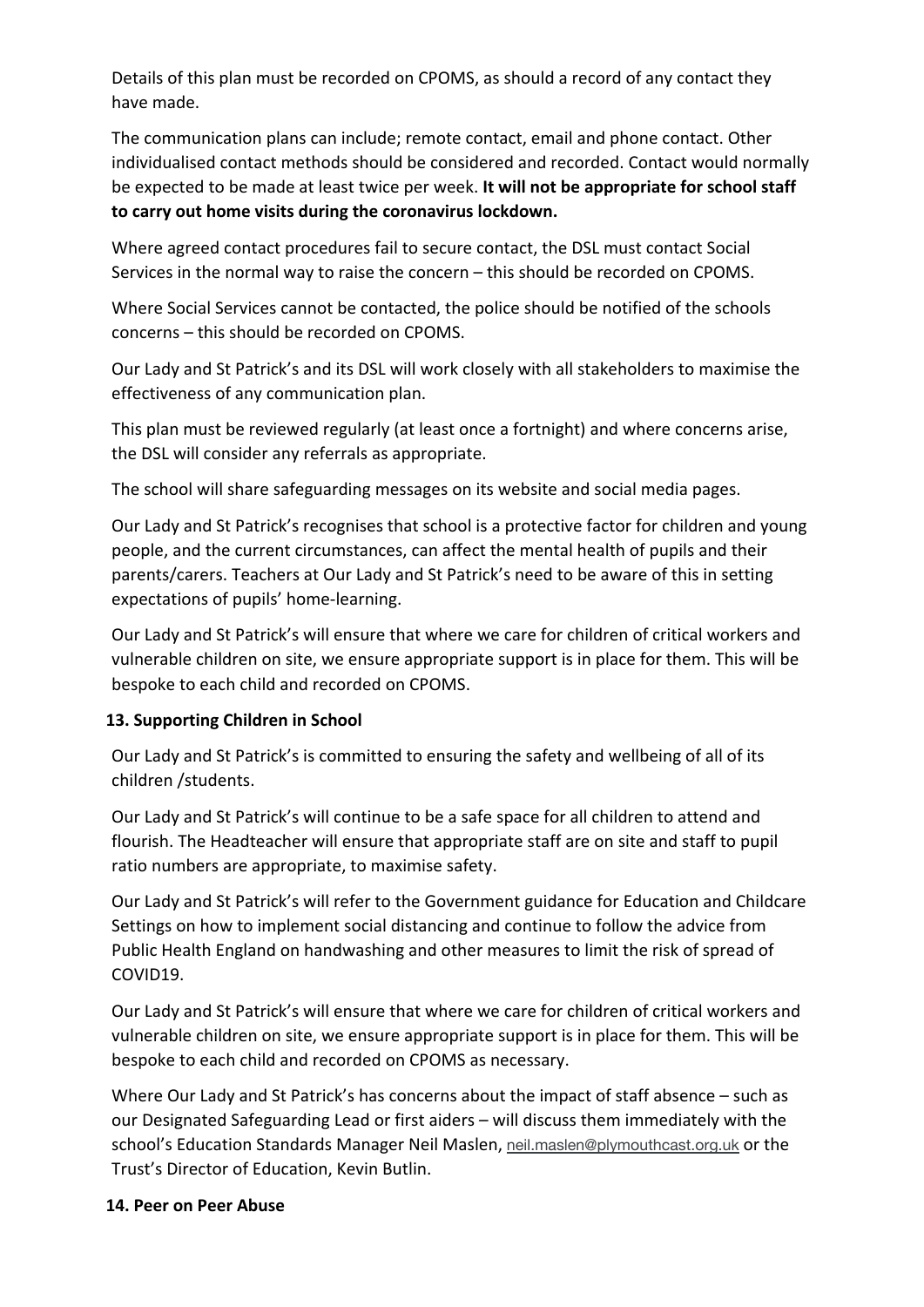Our Lady and St Patrick's recognises that during the closure a revised process may be required for managing any report of such abuse and supporting victims.

Whilst setting and *marking* on-line home learning, an interacting with children/students online, staff must be cognizant of opportunities for and incidents of peer on peer abuse.

Where the school receives a report of peer on peer abuse, it will follow the principles as set out in part 5 of KCSIE and of those outlined within our school's Child Protection Policy.

Staff will listen and work with the young person, parents/carers and any multiagency partner required to ensure the safety and security of that young person.

Concerns and actions must be recorded on CPOMS and appropriate referrals made.

# **15. Children from Our Lady and St Patrick's attending Provision at Other Schools**

Our Lady and St Patrick's will work with Plymouth CAST, local school and the LA to support hub and shared arrangements where required.

Arrangements will only be made with other Plymouth CAST, Local Authority or other Multi Academy Trust schools – private arrangements will not be undertaken.

Where established and known local private holiday club provision is utilised for Our Lady and St Patrick's children, the Headteacher will confirm that an appropriate Child Protection/Safeguarding Policy is in place, and supported by effective practice. Parents/Social workers will be advised to confirm their confidence with the provision.

In advance of any shared arrangement Our Lady and St Patrick's will produce a *one sheet summary* for each child attending the school's provision. This should include: Home School Name and contact details; name of pupil; home address; parent/carer contact phone numbers; social worker contact details; name and contact details for Home School DSL; medical information (including allergies); any Special Educational Needs information; any specific child protection information. Attached to this should be any Education Health Care Plan; Child Protection Plan; Personal Education Plan etc.

Our Lady and St Patrick's will check that all contact, medical and SEND details are correct and up-to-date.

The *one sheet summary* will be provided to the receiving school at the point of transfer; this will be in addition to any local requirements for information from parents of the receiving school

Whilst attending alternative provision, the child will be the responsibility of the Senior Leader and DSL of the host school.

Where a child protection/safeguarding concern is identified/reported for a Our Lady and St Patrick's child attending provision at a different school, the concern will be logged manually locally at the host school, and immediately shared with/reported to the DSL at Our Lady and St Patrick's The host school's Child Protection/Safeguarding Policy will be followed.

# **16. Children from Other Schools attending Our Lady and St Patrick's**

The above information will be required for all children attending Our Lady and St Patrick's from other schools.